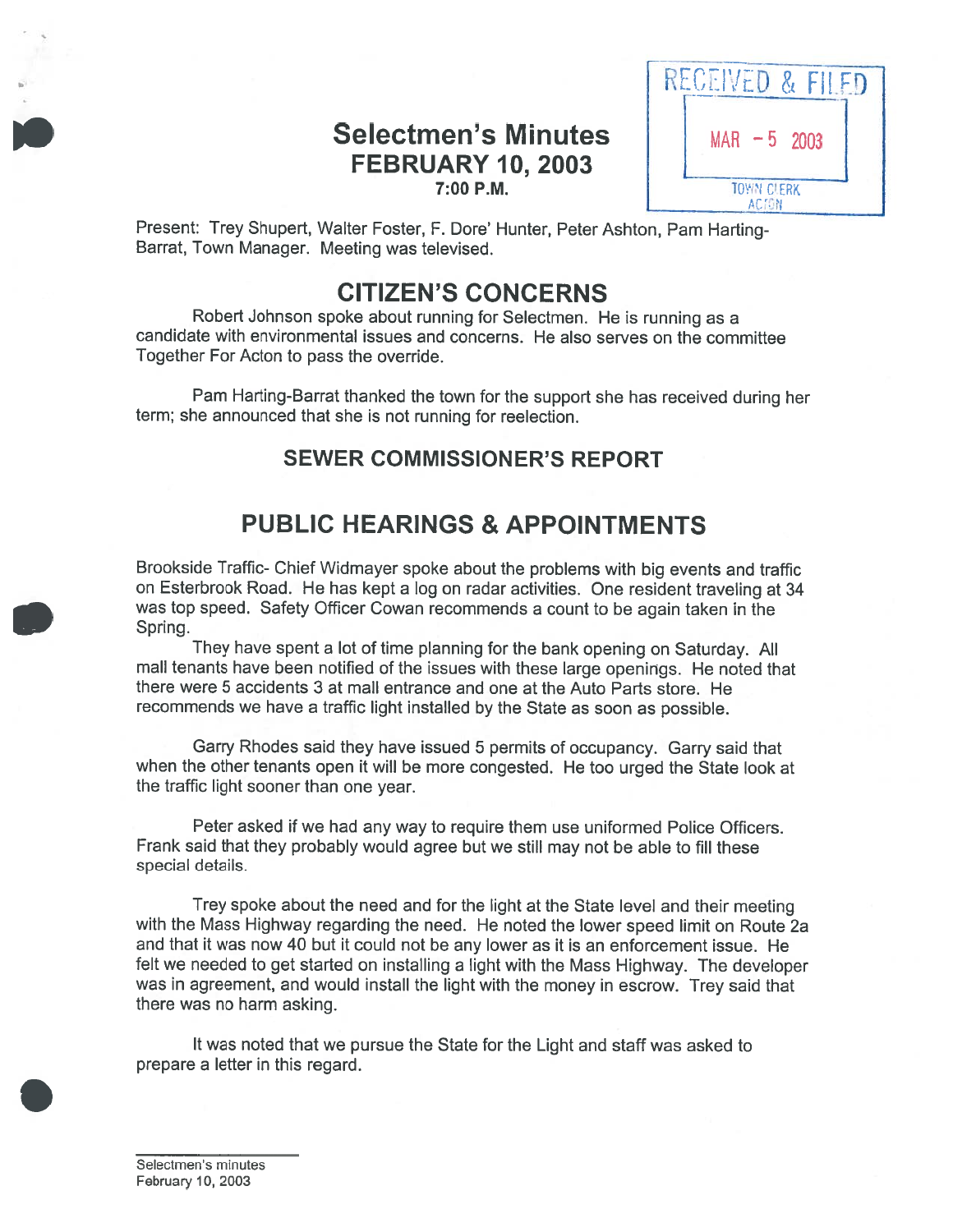Site Plan 12/13/02-386 — Palmer Kennels — Randy Clemence of Acton Survey and Engineering was presen<sup>t</sup> on behalf of the Kennel owners. Animal waste disposal was discussed. The noise issue was also discussed. Ron Peabody said it would be <sup>a</sup> better situation than the current situation. He spoke about the curtains that they would be installing as well as the fact that the facility was covered by <sup>a</sup> roof.

Bob Lassard <sup>a</sup> Wampus Ave. resident spoke about the current noise from the Kennel and commented that the facility will be moved closer to his residence and he was concerned about the noise being more intrusive with the dogs closet to 2A.

Mike Eder asked about the four requirements that need to be in <sup>p</sup>lace before the Board could issue <sup>a</sup> Special Permit. Trey addressed the four requirements and felt it was meeting those four requirements.

<sup>A</sup> representative from Brook Run Condos wanted <sup>a</sup> continuation of the hearing to <sup>g</sup>ive the condo owners <sup>a</sup> chance to review the <sup>p</sup>lans.

Ron Peabody tried to answer the questions from the abutters about the noise. He said that the kennel as designed would have less noise. Currently the noise is high and this will reduce it substantially. He could not promise that there would not be noise.

William Kennegh asked about the open run and whether or not it could be relocated.

DORE' HUNTER — Moved to Continue the hearing to Feb 24 at 7:15. PAM HARTING BARRAT - Second. UNANIMOUS VOTE.

Site Plan Special Permit #12/20/02-387 Concord Connection- The petition asked for <sup>a</sup> continuance. PAM HARTING-BARRAT — Moved to continue the hearing to March 24 at 7:30 P.M. PETER ASHION — Second. UNANIMOUS VOTE.

### ASSABET BEER AND WINE PACKAGE STORE 48 POWDER MILL ROAD

Leo Bertolami noted that this location was previously <sup>a</sup> beer and wine package Store occupied by Wine Cask Cellars. He has <sup>a</sup> partner that will be on site to make sure all goes according to the regulations. The Board noted the completeness of his submittal of the Rules and Regulations for the sale of alcoholic beverages.

DORE' HUNTER — Moved to issue <sup>a</sup> Beer and Wine Package Store license to Assabet Beer and Wine. PAM HARTING-BARRAT — Second. UNANIMOUS VOTE. Building Commissioner to handle the occupancy issues.

#### SITE PLAN SPECIAL PERMIT #11118/98-366—ASSISTED LIVING DEVON DRIVE-

Joe March representing the applicant noted they have addressed all the engineering issues and added <sup>a</sup> sidewalk and other minor issues has also been resolved. Lack of parking has been resolved by the addition of <sup>25</sup> spaces. They also spoke about contribution for <sup>a</sup> walk way around NARA Park. They will contribute \$6,500 for this.

Trey asked why they gave us two units that are smaller than the others and why he has not <sup>g</sup>iven us the five we asked for? They feel that two is what economically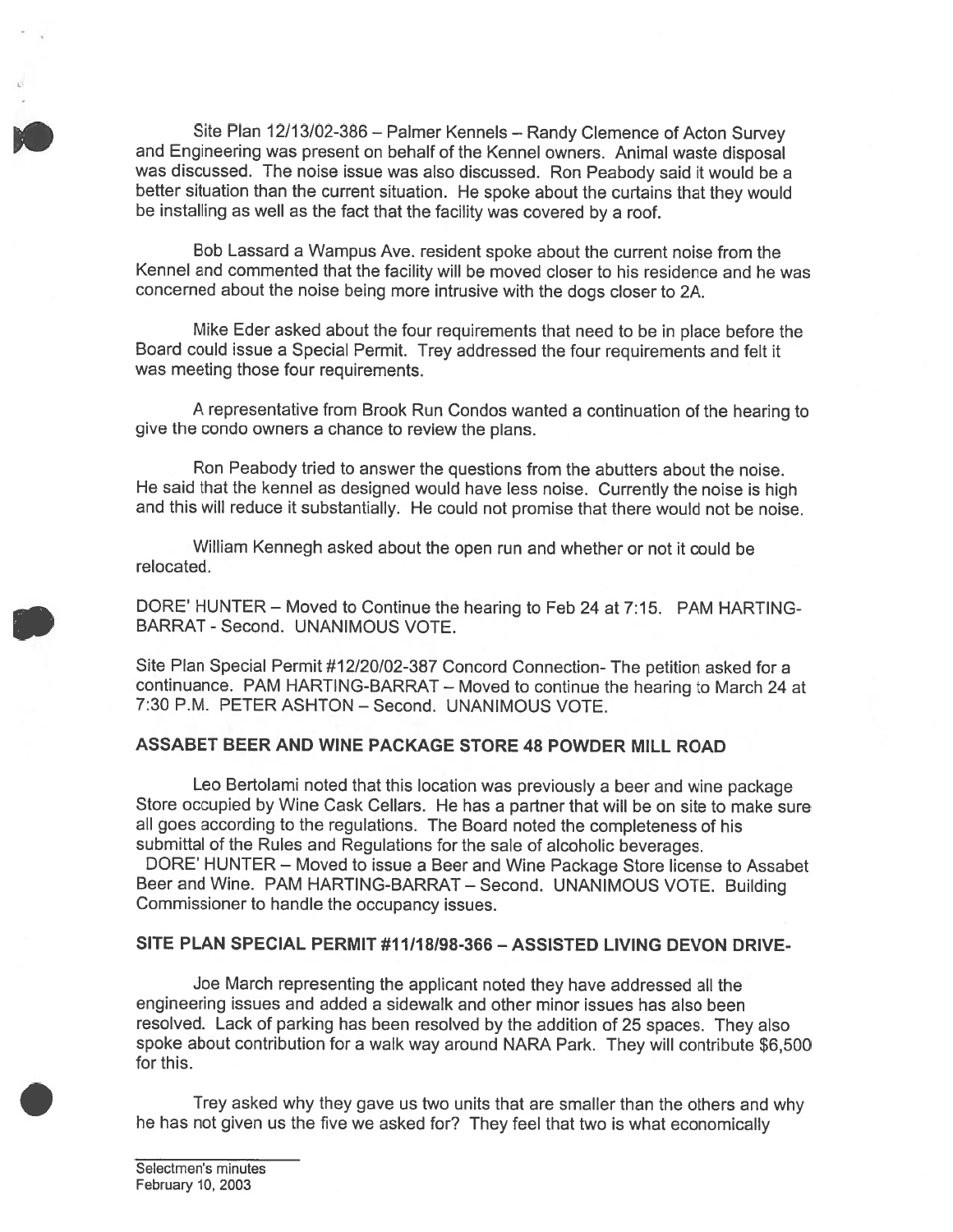works for them. Applicant stated there was never discussion about 4 or 5 units. Pam stated that of the 45 additional units the discussion was 10% <sup>=</sup> 4-5 units and that she had stated that 5 units should be given to the Housing Authority.

Dote' was concerned that the town (affordable units) should be the same size.

Dore' asked about the inability to fill the units. Betty said that there has been some degree of trouble. Betty said that one more would be moving in in February and the third person in March.

Peter noted that the number of units should be 4 or 5 and was concerned again about the size of the units being smaller than market rate. Peter said he needs to see the financial plan.

Peter Geegan Representing the Nashoba Sportsman Club asked about the sound issue. He wanted to know what the owners have done to inform potential buyers as to the gun noise currently at the Club. He said that the club does exist, and potential owners should know they are there when considering purchasing <sup>a</sup> unit.

It was noted for the record that the owner of the project would inform potential owners as well as the current residents about the gun club.

Richard King 21 Devon Drive spoke about parking concerns and noted they have more spaces. He asked if there would be opportunity to review the revised plans. He also spoke about the septic system and the street signs.

PAM HARTING-BARRAT — Moved to continue the hearing to February 24 at 7:45. DORE' HUNTER — Second. UNANIMOUS VOTE.

# SELECTMEN'S BUSINESS

Override Ballot Question — PAM HARTING-BARRAT — Moved to accep<sup>t</sup> the Override question as printed. PETER ASHTON — Second. UNANIMOUS VOTE. Charlie Kadlec asked about the amount. It will be 3 million.

Bike Locker Fees – Don commented that Roland said that the current rate would be adequate for this year as we raised them last year. Trey noted that we would be holding the rate steady. PETER ASHTON — Moved to hold the rate constant for 2003/ PAM HARTING-BARRAT — Second. UNANIMOUS VOTE.

Cable TV Complaint — Staff was asked to follow-up with Atty. Solomon for any options under performance hearing we may have.

Eagle Scout of Honor — Peter will do this one

#### FY04 BUDGET DISCUSSION

Don noted we would be getting our 3 and  $4<sup>th</sup>$  quarter payment from the State on time.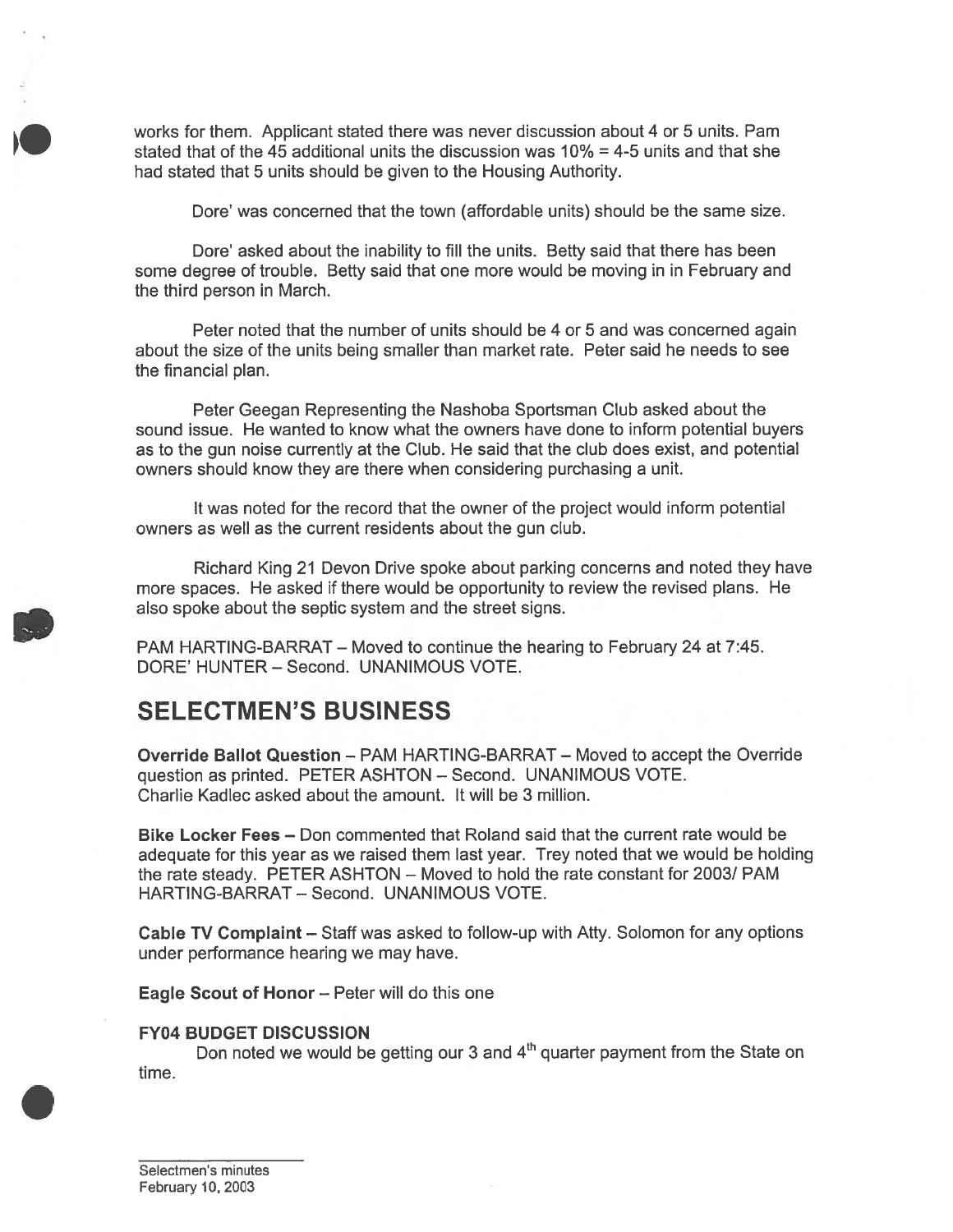Trey asked how we were going to end the year. Don said short \$103,000. They are still watching the departments and will be discussing with departments. He does not want to shut the budgets down, but we could if we have to.

Annual Town Meeting Warrant — Trey will assign the articles

Brookside MaII/Esterbrook Road Sidewalk — Memo in package — Don said staff has looked at it and feels there will not be enough money. Dore' and Peter said we should take the \$30.00 per foot. DORE' HUNTER Moved to accep<sup>t</sup> the builders fee of \$30.00 per foot for this project. WALTER FOSTER — Second. UNANIMOUS VOTE

Malone Audit Service - Health Trust - Don said that it has roughly doubled in price. Trey is upse<sup>t</sup> that we had to tell the auditor where his mistakes were.

Peter noted that there is an item that is not in the final project.

Walter said he is not of the mind to pay this bill. He noted the low caliber job and why are we paying it? He said the larger issue is we ge<sup>t</sup> presented with <sup>a</sup> bill and he feels that this is not what we asked for. Peter suggested that the chair to write to trust outlining the concerns and issues. PETER ASHTON - Moved the paymen<sup>t</sup> be made and that it is conditioned that paying this bill that we do not use vendor again. DORE' HUNTER — Second. UNANIMOUS VOTE.

#### OTHER BUSINESS

Public Safety Building committee meeting overview of 2/10/03 <sup>g</sup>iven by Dore'

Pam thanked Don for sending the officer to the train station to help the traffic issues at the lot.

# CONSENT AGENDA

PETER ASHTON - Moved to approve.-DORE' HUNTER - Second. UNANIMOUS VOTE.

## TOWN MANAGER'S REPORT

Westford Grille — DORE' HUNTER — Moved <sup>a</sup> donation of the Acton seal as <sup>a</sup> cultural attachment and not as being any type of endorsement. PETER ASHTON — Second. UNANIMOUS VOTE

PAM HARTING-BARRAT - Moved to enter Executive Session for the purpose of discussing litigation. Roll Call taken all AYES

I mus in kujez

Ofiristine Joy&e Recording Clerk

ramela Ric

Date

Selectmen's minutes February 10, 2003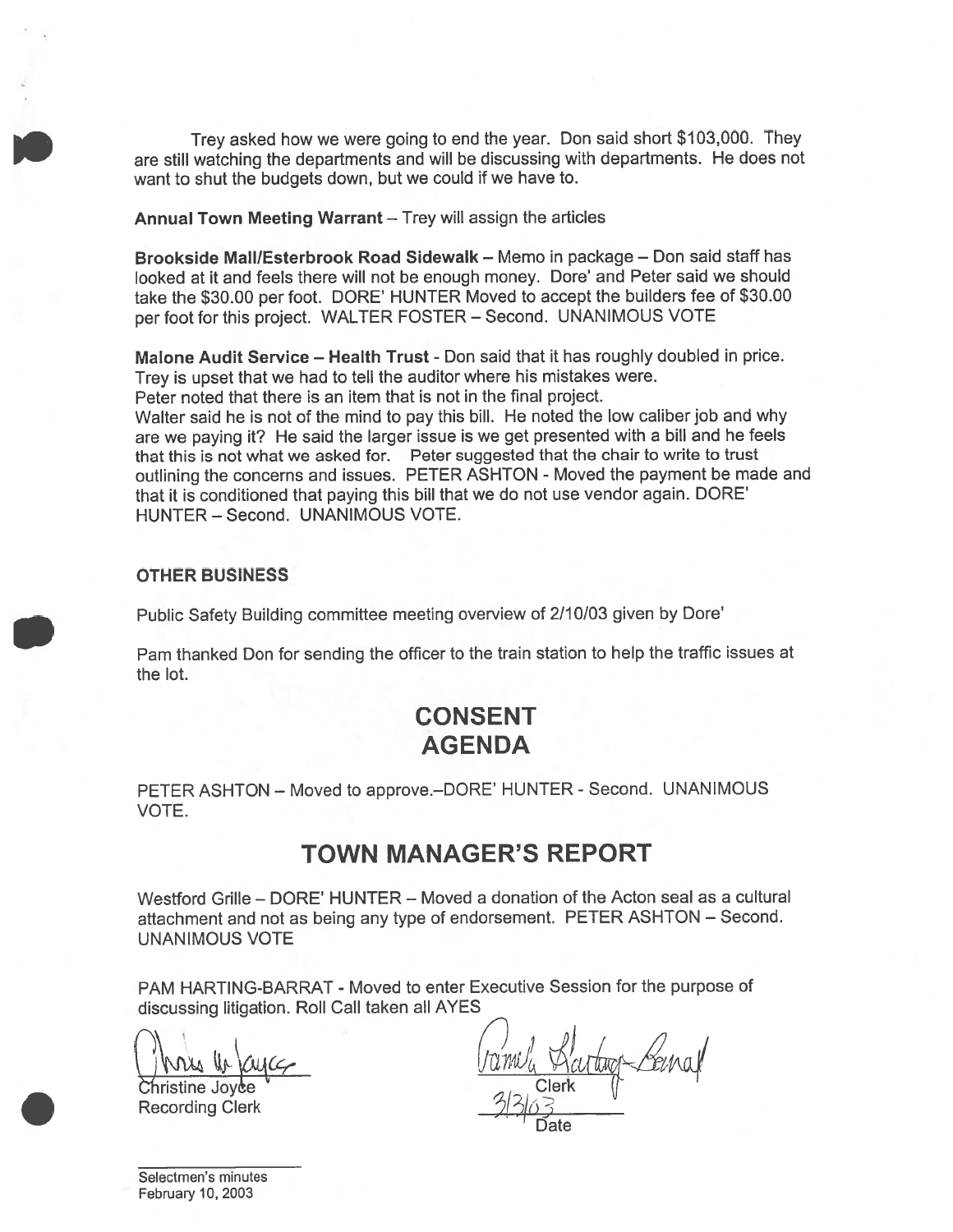February 7, 2003

TO: Board of Selectmen, Sewer Commissioners

FROM: Trey Shupert, Chairman

SUBJECT: Selectmen and Sewer Commissioners Report

## February 10, 2003 MEETING BEGINS AT 7:00 P.M.

- I. CITIZEN'S CONCERNS
- II SEWER COMMISSIONER'S BUSINESS
- III. PUBLIC HEARINGS & APPOINTMENTS
- 1. 7:05 BROOKSIDE TRAFFIC Staff will be presen<sup>t</sup> to discuss the recent traffic generated concerns at the Brookside Mall.
- 2. 7:15 SITE PLAN #12113102-386, PALMER KENNELS, 350 GREAT ROAD Enclosed <sup>p</sup>lease find materials reviewed and prepared by staff for your consideration.
- 3. 7:10 SITE PLAN SPECIAL PERMIT #12/20102-387, 136 MAIN STREET, CONCORD CONNECTION -The petitioner has asked that this meeting be continued to March 24 at 7:30 P.M.
- 4. 7:15 BEER AND WINE PACKAGE STORE APPLICATION, WAYSIDE MANAGEMENT CORP, 48 POWDER MILL ROAD — Enclosed please find application and staff comments for your review.
- 5. 7:30 SITE PLAN SPECIAL PERMIT #11/18/98-366 AMENDMENT, ACTON ASSISTED LIVING, DEVON DRIVE (Continued from January 27, 2003). Enclosed please find materials in the subject regard.

### IV. SELECTMEN'S BUSINESS

6. OVERRIDE BALLOT QUESTION — Enclosed please find <sup>a</sup> draft of the proposed Override Question for the Annual Election, for Board consideration.

7. BIKE LOCKER FEES —Enclosed please find <sup>a</sup> recommendation from theTown Planner for 2003 Bike Locker rental rates at the Commuter Parking Lot for Board consideration.

8. CABLE TV COMPLAINT- Enclosed please find materials in the subject regard, for Board consideration.

9. EAGLE SCOUT COURT OF HONOR —Enclosed please find an invitation to attend Ward Benson's Court of honor on February 26, at 7:00 P.M. at St. Elizabeth of Hungary Church, for Selectman assignment.

1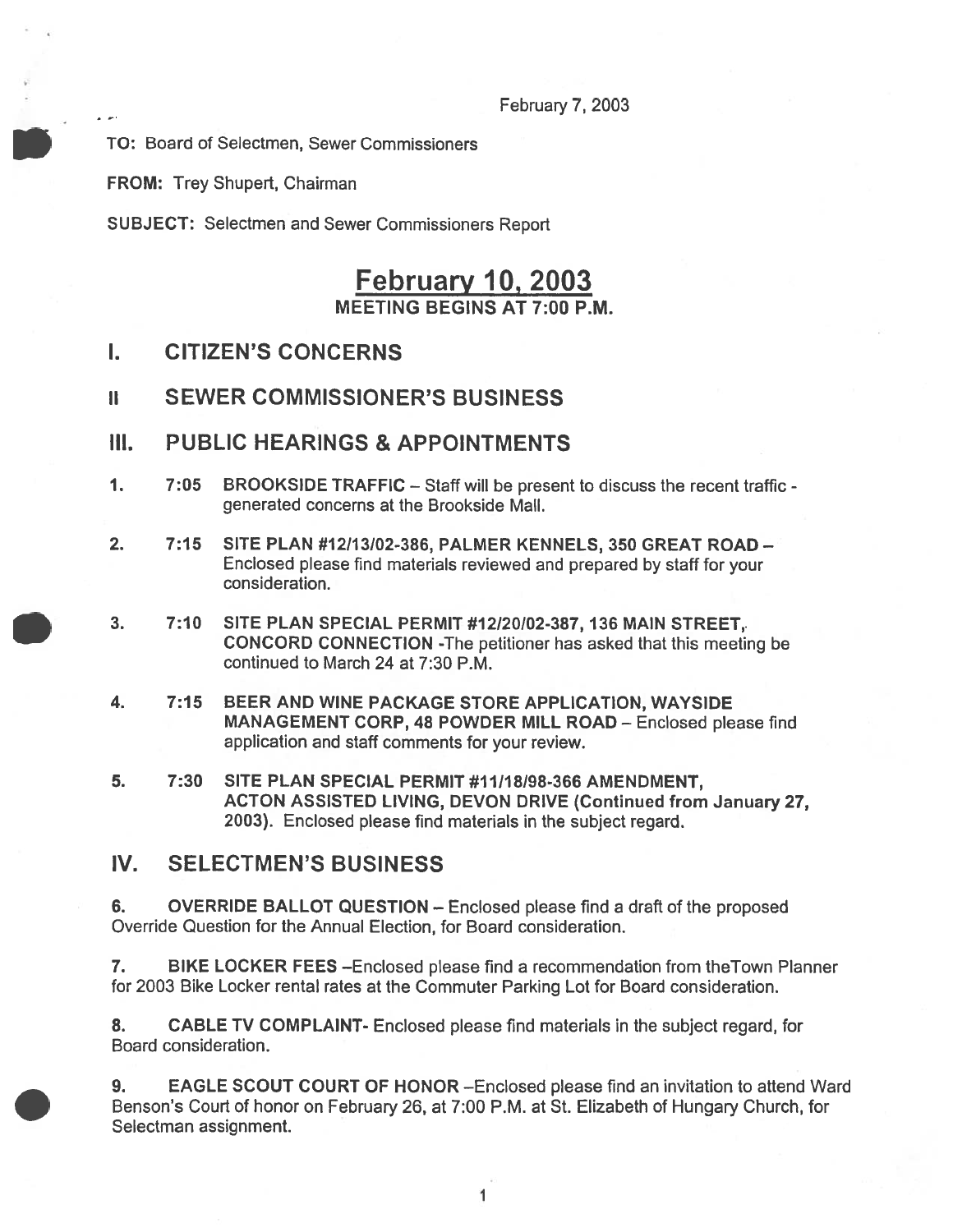10. BUDGET DISCUSSION — Ongoing general discussion.

11. ANNUAL TOWN MEETING DRAFT WARRANT – Enclosed please find a very rough draft warrant for Board consideration.

12. BROOKSIDE MALL/ESTERBROOK ROAD SIDE WALK - Enclosed please find a staff repor<sup>t</sup> and recommendation in the subject regard, for Board consideration.

13. MALONE AUDIT INVOICE— Enclosed please find materials in the subject regard.

14. OTHER BUSINESS

## V CONSENT AGENDA

15. ACCEPT MINUTES — Enclosed please find the Minutes of October 7, and 21, December 16, January 6, and 13, for Board acceptance.

16. COMMITTEE APPOINTMENT, ROSIE LATTO, AIB CULTURAL COUNCIL— Enclosed please find Ms. Latto's application and the VCC's recommendation for appointment to the Cultural Council with an expiration date of June 30, 2006, for Board action.

17. ACCEPT GIFT — Enclosed please find <sup>a</sup> reques<sup>t</sup> from the West Acton Citizens' Library to accep<sup>t</sup> <sup>a</sup> gift of \$15.00 from the Kaplan-Earle's for Library use, for Board acceptance.

18. SPECIAL USE PERMIT #11/04/02-385/COMMON VICTUALER'S, STARBUCKS COFFEE, 411 Mass Ave. — Enclosed please find <sup>a</sup> draft decision in the subject regard for Board consideration.

## VI. TOWN MANAGER'S REPORT

19. WESTFORD GRILLE — Enclosed please find correspondence from the Town Manager for Board consideration.

## VII EXECUTIVE SESSION

20.. An Executive Session will be required — Please see enclosed materials.

### ADDITIONAL INFORMATION

Enclosed please find additional correspondence that is strictly informational and requires no Board action.

### FUTURE AGENDAS

To facilitate scheduling for interested parties, the following items are scheduled for discussion on future agendas. This IS NOT <sup>a</sup> complete Agenda.

Feb 24— Sewer Commissioners and Bond Signing March 3 — Street Acceptance — Class I Moran March 10 — Mock Town Meeting

#### GOALS 2002-2003